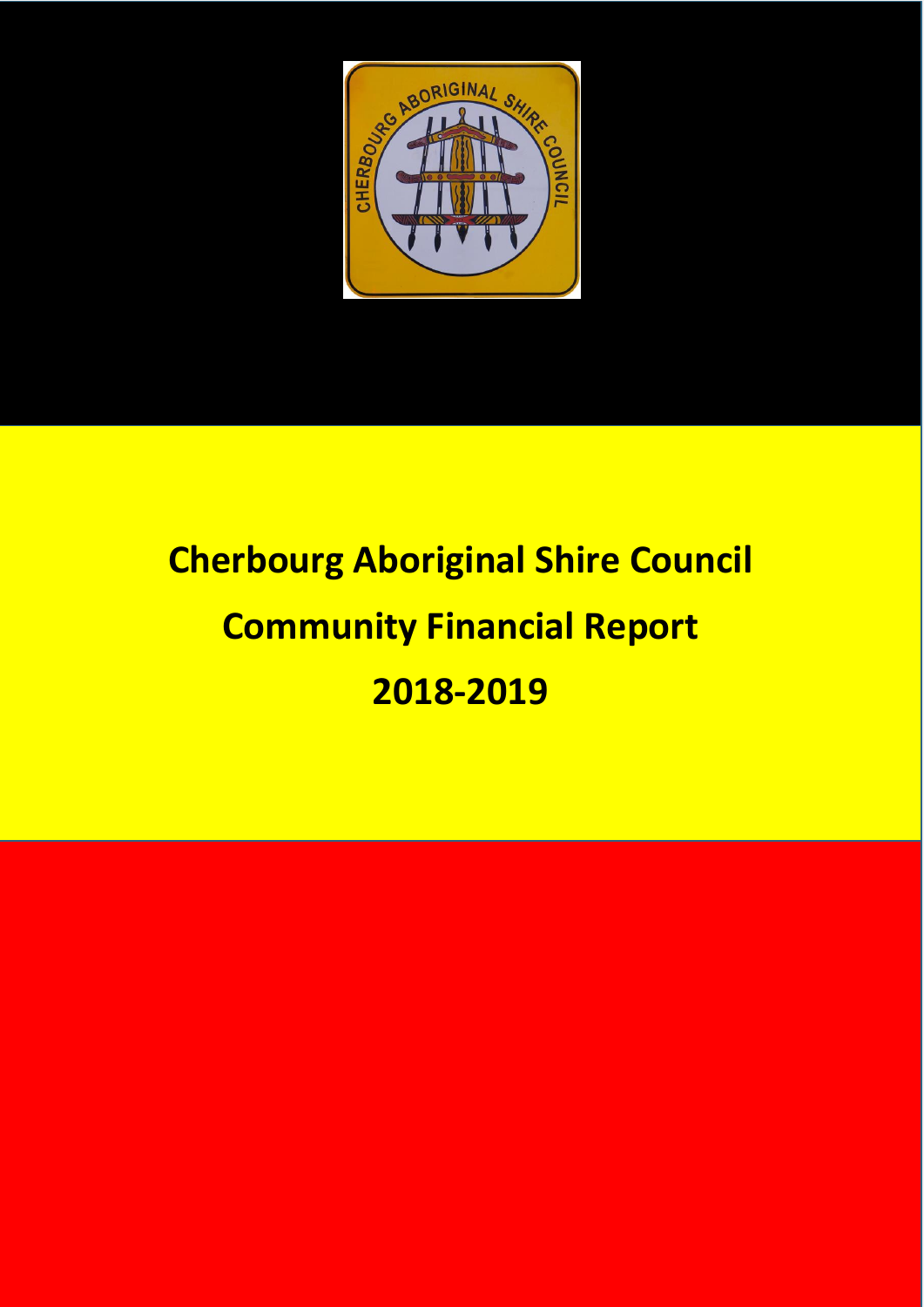## **Community Financial Report**

The Community Financial report is prepared to provide residents, businesses and other stakeholders with an understanding of Council's financial performance and position for the 2018/19 financial year. It aims to give the reader a summary of Council's financial statements along with key financial statistics and ratios, including trends and forecasts.

Financial Statements are an audited formal record of the performance and position of Council. There are four financial statements and three sustainability ratios that assist in providing a high-level picture of Council finances for 2018/19.

The Financial Statements of Cherbourg Aboriginal Shire Council set out the financial performance, financial position, cash flows and the net wealth of council for the financial year ended 30 June 2019. These are described as:

1. Statement of Comprehensive Income

A summary of Cherbourg Aboriginal Shire Councils financial performance for the year ending 30 June 2019, listing both regular income and expenses and other comprehensive income which records items such as changes in the fair value of Council's assets and investments.

2. Statement of Financial Position

A 30 June 2019 snapshot of Cherbourg Aboriginal Shire Council's Financial Position including its Assets and Liabilities.

3. Statement of Changes in Equity

This is the overall change for the year (in dollars) of Cherbourg Aboriginal Shire Council's "net wealth".

4. Statement of Cash Flows

Indicates where Cherbourg Aboriginal Shire Council's cash came from and where it was spent.

5. Financial Sustainability Ratios

For reviewing Council performance and sustainability.

- a) Operating surplus
- b) Net financial liabilities
- c) Asset sustainability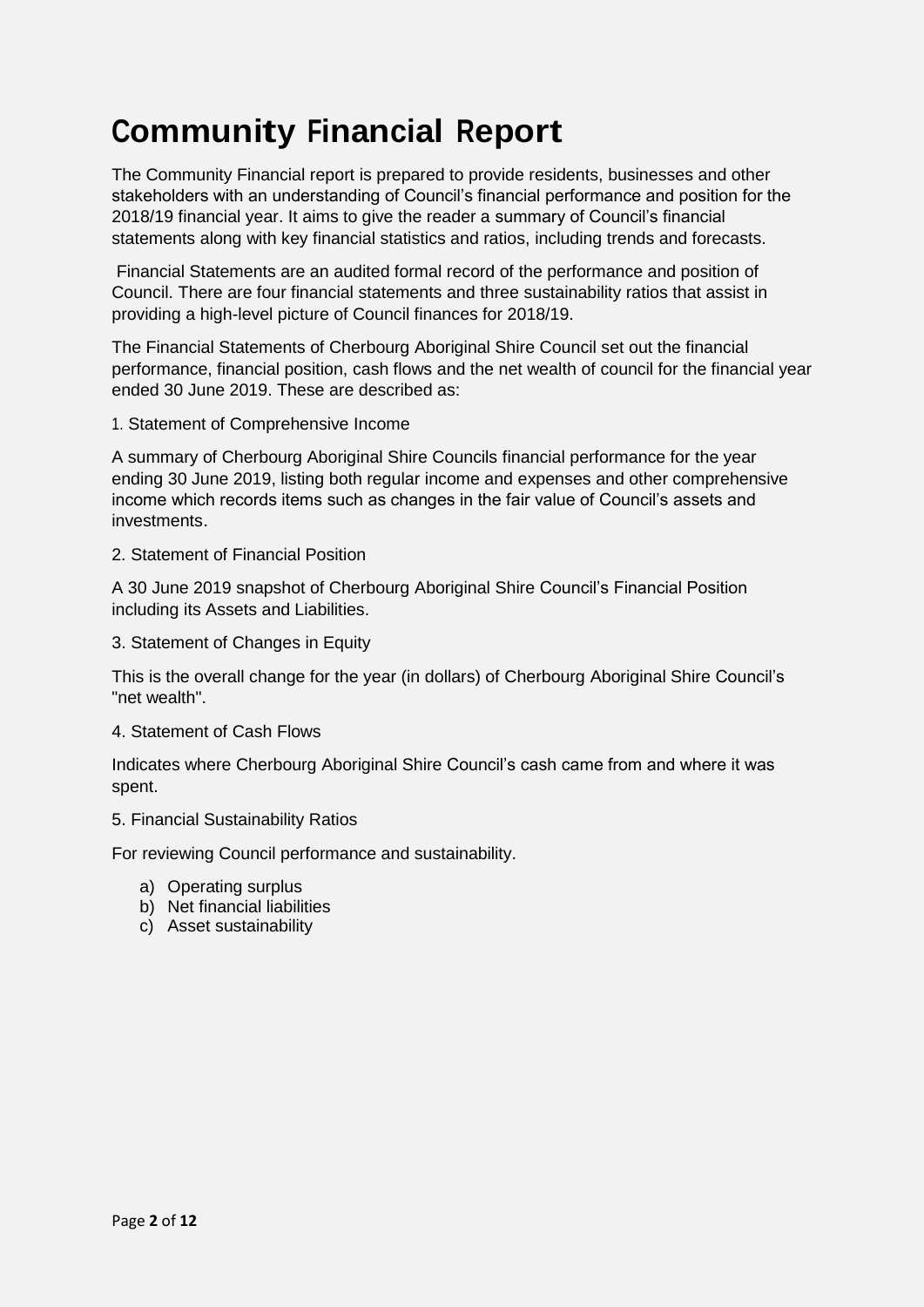#### **Revenue**

The two main categories of revenue are recurrent revenue and capital revenue. Council's recurrent revenue is money raised that is used to fund the operations of Council. Council raises recurrent revenue from income sources such as fees and charges, grants, subsidies and donations, sales revenue, rents and other income. Council's capital revenue is sourced for the purpose of constructing and/or reconstructing Council's assets now and into the future. Capital revenue consists of grants, subsidies and donations and capital sales revenue.

Overall recurrent revenue has increased by \$ 1.5M which is mainly attributed to increase in recurrent sales revenue. The implementation and operation of the Material Recovery Facility and Containers for Change program accounted for approximately \$500,000 of this increase. Further increases have been driven by an increase in Building and Asset Services work for the construction of houses in the community totalling approximately \$1m

The main source of recurrent income for the year was grants and subsidies comprising 40 % of recurrent revenue and 17 % of Council's total revenue. The second largest source of operating income was sales revenue comprising 35% of recurrent revenue. No rates have been levied within the local government area in the previous year. The income generated from fees and charges is 3% of total revenue.

Capital revenue for 2018/19 increased by \$ 2.45 which is mainly attributed to \$2.1m increase in capital grant and \$0.4m increase in capital sales revenue. Increase in capital grant revenue resulting from grants received for the construction of the Cherbourg to Murgon footpath. This was offset by other funding streams ceasing at the end of the previous period. Capital sales revenue has increased as a result of greater activity in the Building Asset Services activity for Council during the year.

Council received capital income of \$ 0.4m from sale of council owned land.

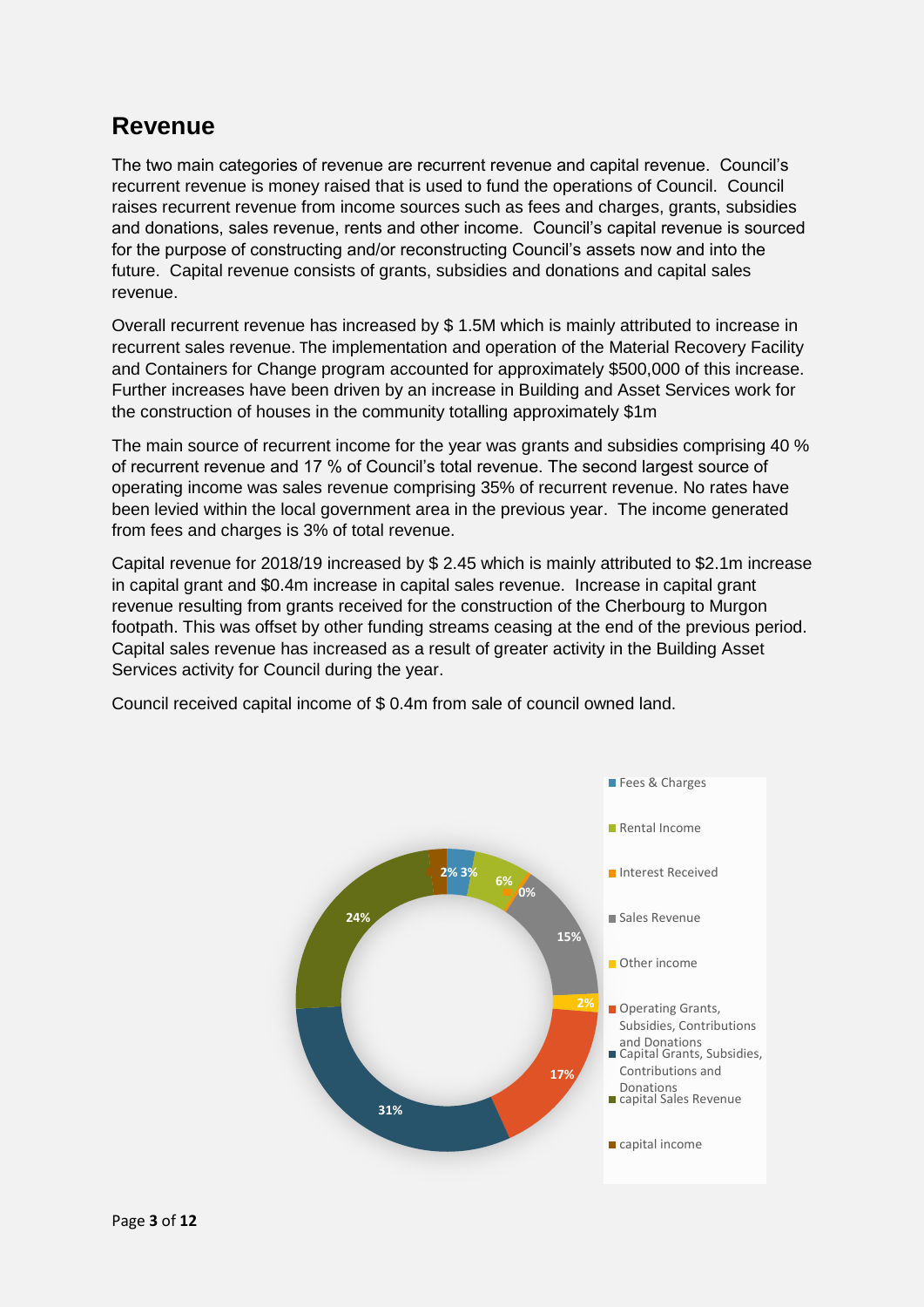## **Expenses**

Council's recurrent expenses include employee benefits, materials and services, finance costs and depreciation. Council's recurrent expenditure increased by \$1.71M compared to the previous year. This was due to the increase in employee benefits, materials and services and depreciation.

Total employee costs increased by \$0.8 m for 2018-19. The increase in employee benefits has been driven by the Material Recovery Facility and the Containers for change program. The combination of these has resulted in a significant uplift in total employee numbers during the year.

The total costs to Council for materials and services also increased in 2018/19 by \$0.8 m. The increase has also been driven by the Material Recovery Facility and the Containers for change program. The operating costs of these activities have risen by approximately \$400,000 since the prior period representing a significant uplift in activity in this area. The remaining increase in this account balance results from adjustments posted for the application of the expected credit loss model under AASB 9 and a reduction in the value of Biological assets.

Employee benefits made up the largest type of expenditure at 44 % followed by materials and services at 33 % and depreciation at 22%.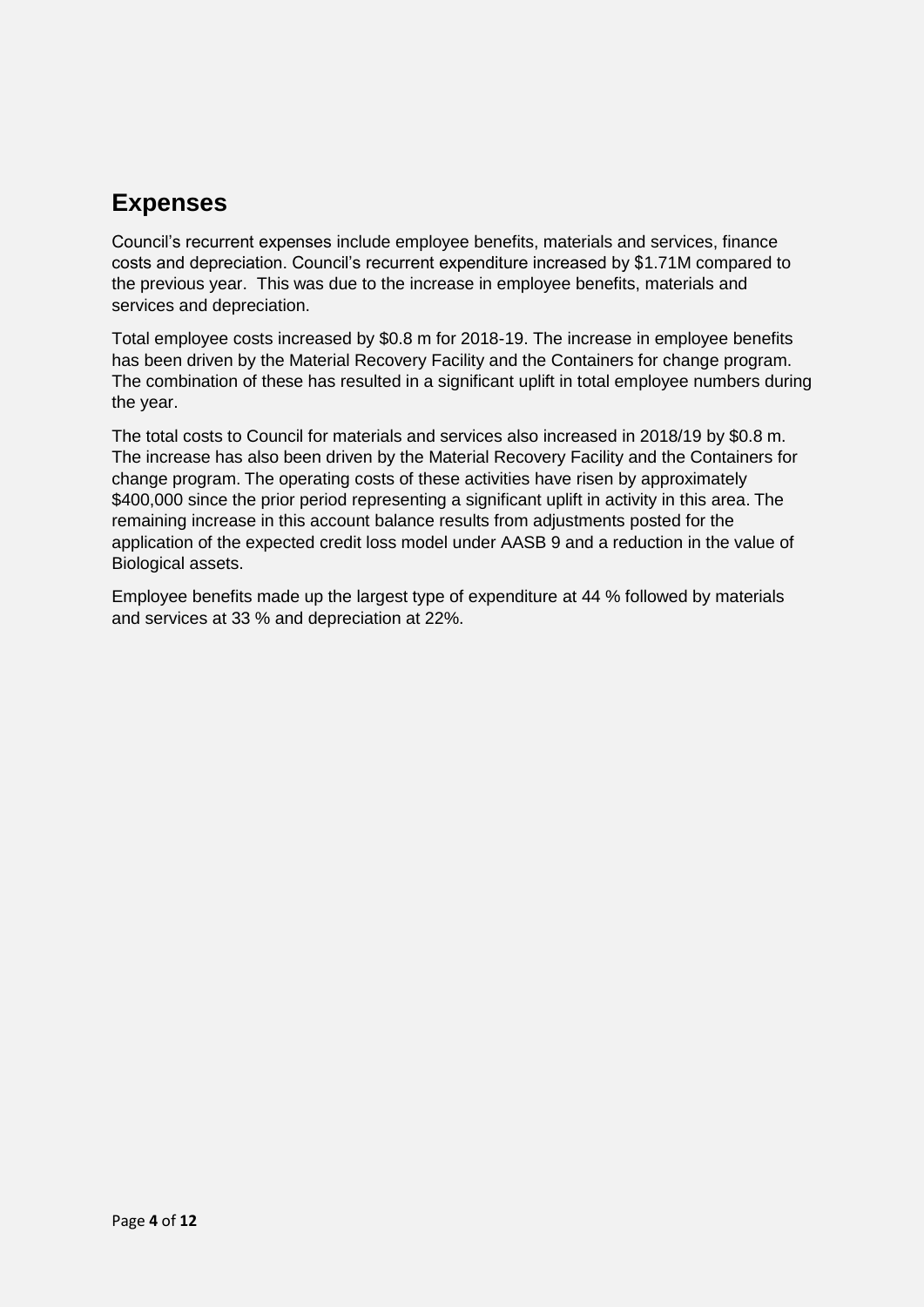

#### **The Statement of Financial Position**

The balance sheet indicates that Cherbourg Aboriginal Shire Council's liquidity position – (current assets / current liabilities) continues to be very strong with a ratio of 9:1. This ratio means that the Cherbourg Aboriginal Shire Council has \$9 of cash and current assets for every \$1.00 of current liabilities.

Cherbourg Aboriginal Shire Council has no borrowing and has total asset base of \$137 Million providing borrowing capacity for future capital projects.However, its negative operating surplus ratio suggests council may experience difficulty in repaying this debt.

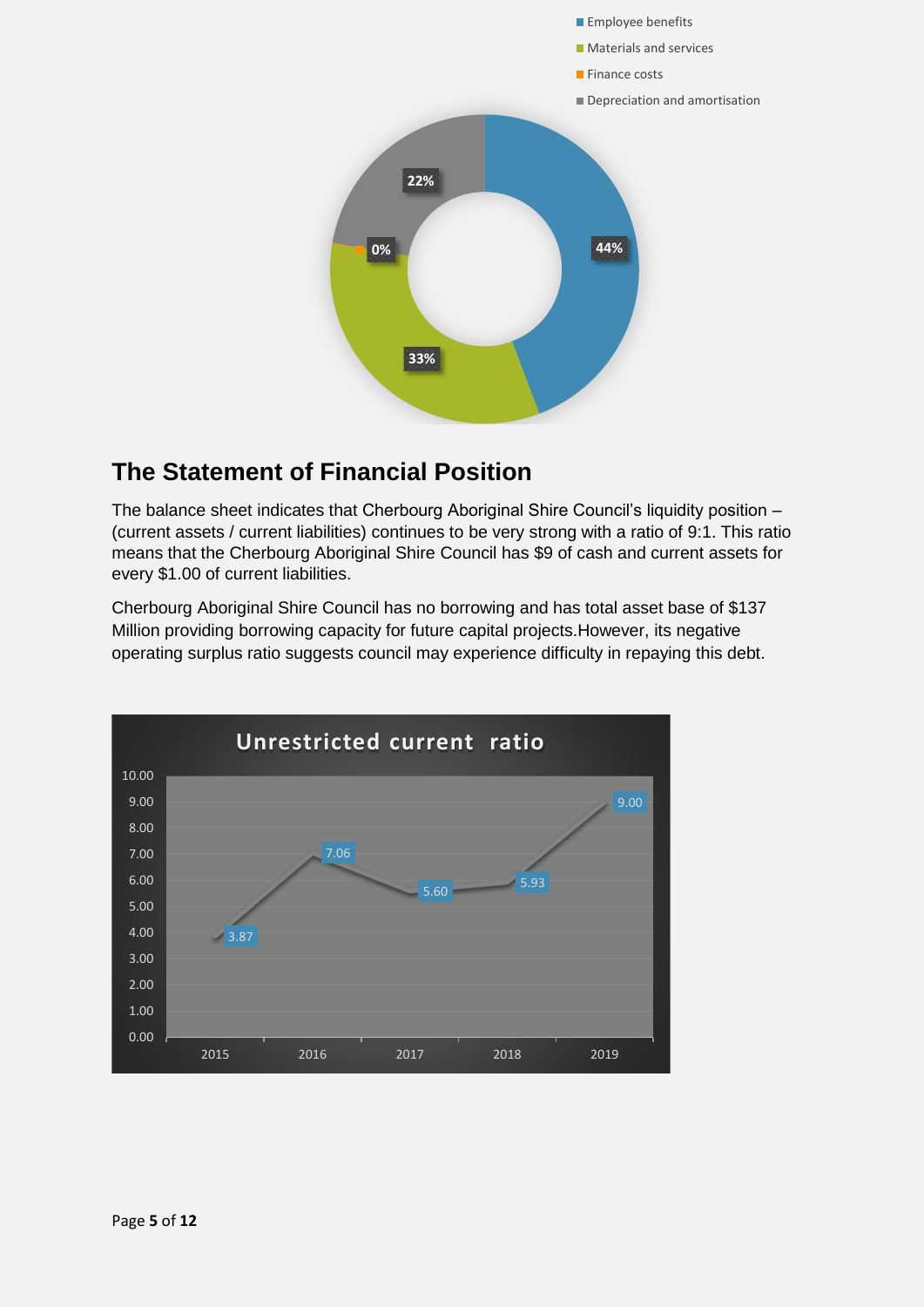### **Assets**

Cherbourg Aboriginal Shire council Current Assets include cash and cash equivalents, trade and other receivables and inventories. There was an increase in the cash balance of \$6.02 M. Given Council's high reliance on external grant funding, it is important that Council maintain a strong cash position. Council had invested \$2.21 M in a trust account with Queensland Treasury Corporation and \$ 9.02 M in cash reserve with Westpac Bank. Interest income for the year was \$72,893.

Property plant and equipment is the largest asset type comprising \$123M. Property plant and equipment is made up of Council asset classes including land, buildings, houses, infrastructure, plant and equipment, motor vehicles, furniture and fittings and works in progress. Council's Houses and Building assets are the largest component of property plant and equipment amounting to \$ 97.80M.

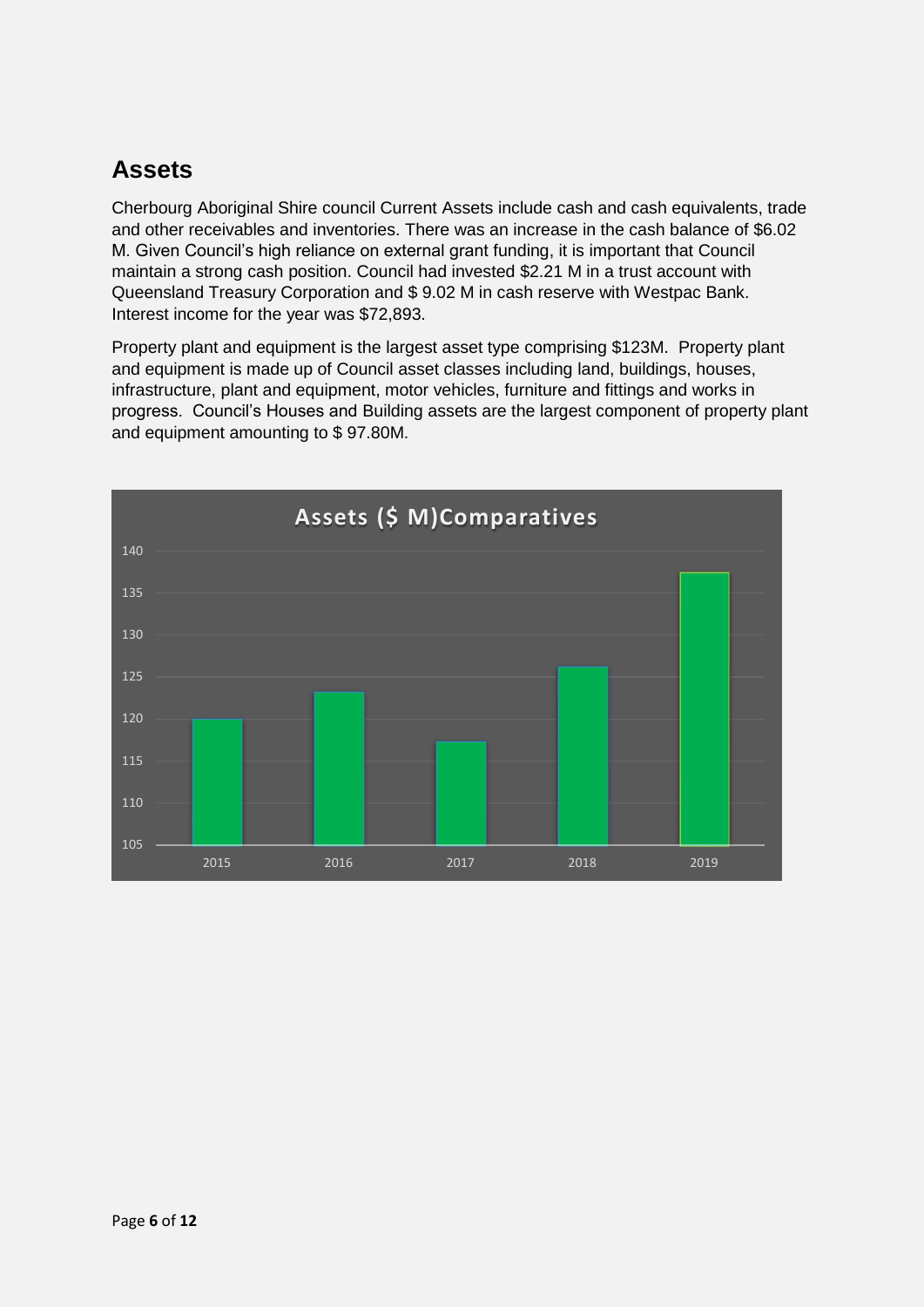## **Liabilities**

Council's liabilities comprise of provisions, and trade and other payables. Liabilities as at 30 June 2019 totalled \$4.57 million. Provisions balance comprises long service leave payable to employees (\$0.37 million) and refuse restoration (\$2.32 million). Trade and other payables total \$1.88 million.



#### **The Statement of Changes in Equity**

The statement of changes in equity illustrates how the net worth of Council has changed as a result of activities undertaken during the period. Cherbourg Aboriginal Shire Council has Community Equity of \$ 132.92M at 30 June 2019.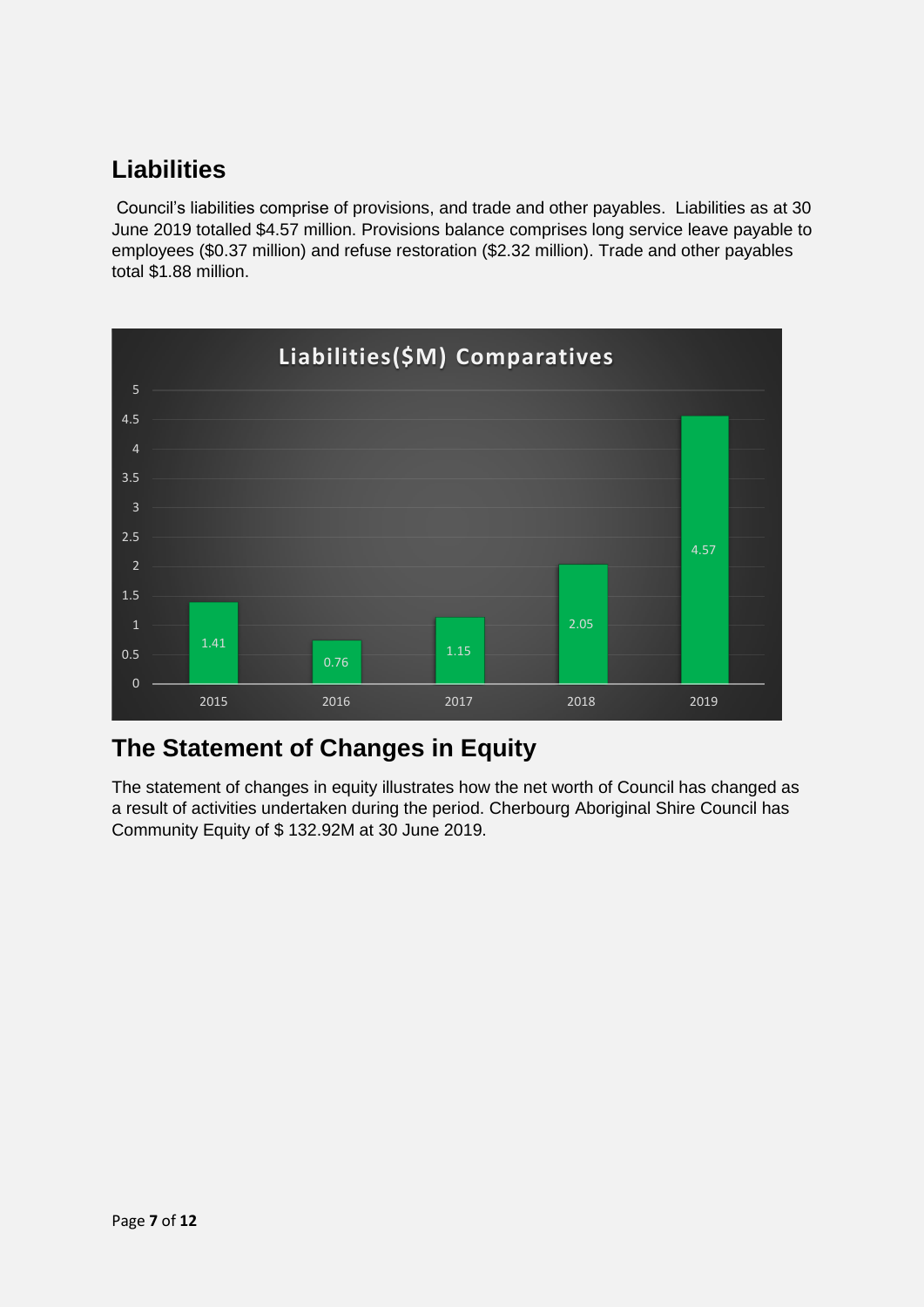#### **The Statement of Cash Flows**

This statement records the movement in cash holdings during the year. In 2019 the cash balance increased by \$6.02 M from \$6.08 million to a closing balance of \$12.10 million at year end. The Significant uplift in the year-end balance of cash and cash equivalents was due to increased grant and sales revenues as well as receipts from the sale of council owned land.

Council's cash flows from operating activities remains positive, with surplus operating cash of \$0.38 million. The cash flows from investing activities shows Council spent \$6.90 million investing in property plant and equipment, which was funded by capital revenue. This includes capital works on Council's infrastructure assets, houses, building and other asset classes.

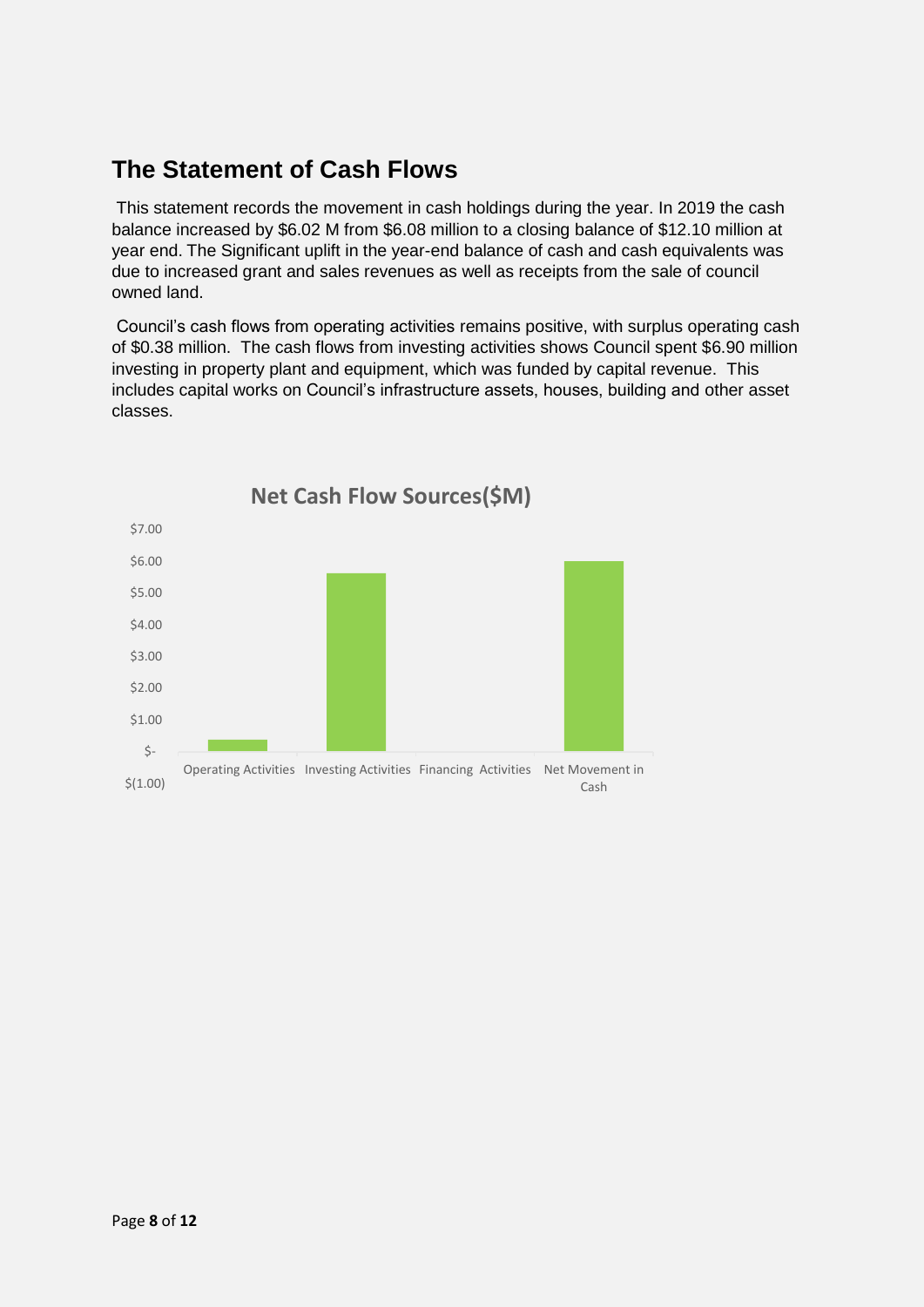### **Council's Capital Expenditure for 2018/2019 by Asset Class**

- Houses
- Buildings
- Land
- Motor Vehicles
- Plant and Equipment
- Furniture & fittings
- Infrastructure
- Work in Progress

#### **Council's Major Projects for 2018/2019**

- New Housing Builds
- Existing Houses Major Upgrades
- DILGP-509 K Projects Cattle Farm Infrastructure Upgrade Water Infrastructure Stan Mickelo WH & Management System Council Office Development
- Cherbourg Rehabilitation of Ponds
- Cherbourg Material Recovery Facility Upgrade Stage 4
- Installation of CCTV Cameras
- Roads to Recovery
- Cherbourg Historical Precinct
- W4Q2 Projects Bitumising Upgrade Road Safety Barriers Kerb Upgrade Shop Streetscape Upgrade Storage Expansion Dairy Building Modification Security fence Irrigation Infrastructure Upgrade Recycling Hopper Fuel Storage Upgrade Toilet Block Upgrade Led Lighting Footpath Upgrade Roller Door Upgrade IKC Playground Upgrade Rainwater tank renovation & Installation
- Fire Management line and Fence Upgrade
- Container Refund Scheme
- Cherbourg Rising Main
- Cherbourg Solid Waste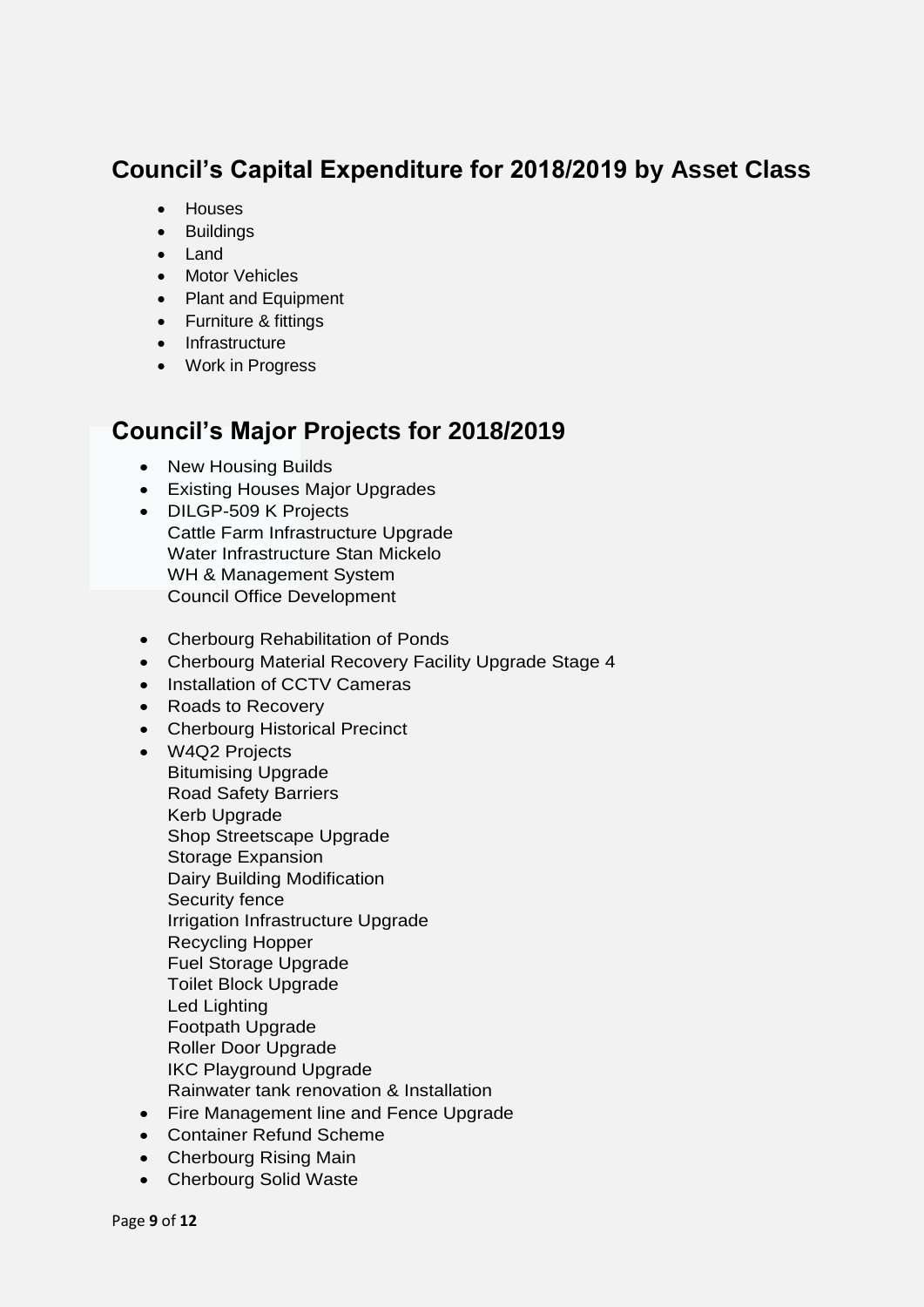- TIDS Program- Pavement Repairs
- Cherbourg MRF Hydrant Pumps Upgrade

These expenditures have been funded through Grants and Contributions. Cherbourg Aboriginal Shire Council would like to thank the commonwealth and state Governments to their ongoing support to the development of the Cherbourg Aboriginal Shire Area.

#### **Financial Sustainability Measures**

The Financial Sustainability of Councils continues to be a cornerstone of the Local Government Act and a core responsibility of individual councils across Queensland. The Financial Susiatanibility indicators (in accordance with the Local Government regulation 2012) that council must publish are as follows:

#### **Operating Surplus Ratio:**

Operating Surplus ratio shows council's ability to cover operating expenses through its continuing operating revenue raised (excluding capital grants and contributions). The target for the operating surplus ratio is between 0 and 10%. Since Cherbourg Aboriginal Shire Council is highly dependent on external grant funding, operating Surplus ratio at 30 June 2019 was at a deficit of 27%. Cherbourg Aboriginal shire council is aware of the need to generate its own revenues from its own operations and reduce its spending levels in the short-term.

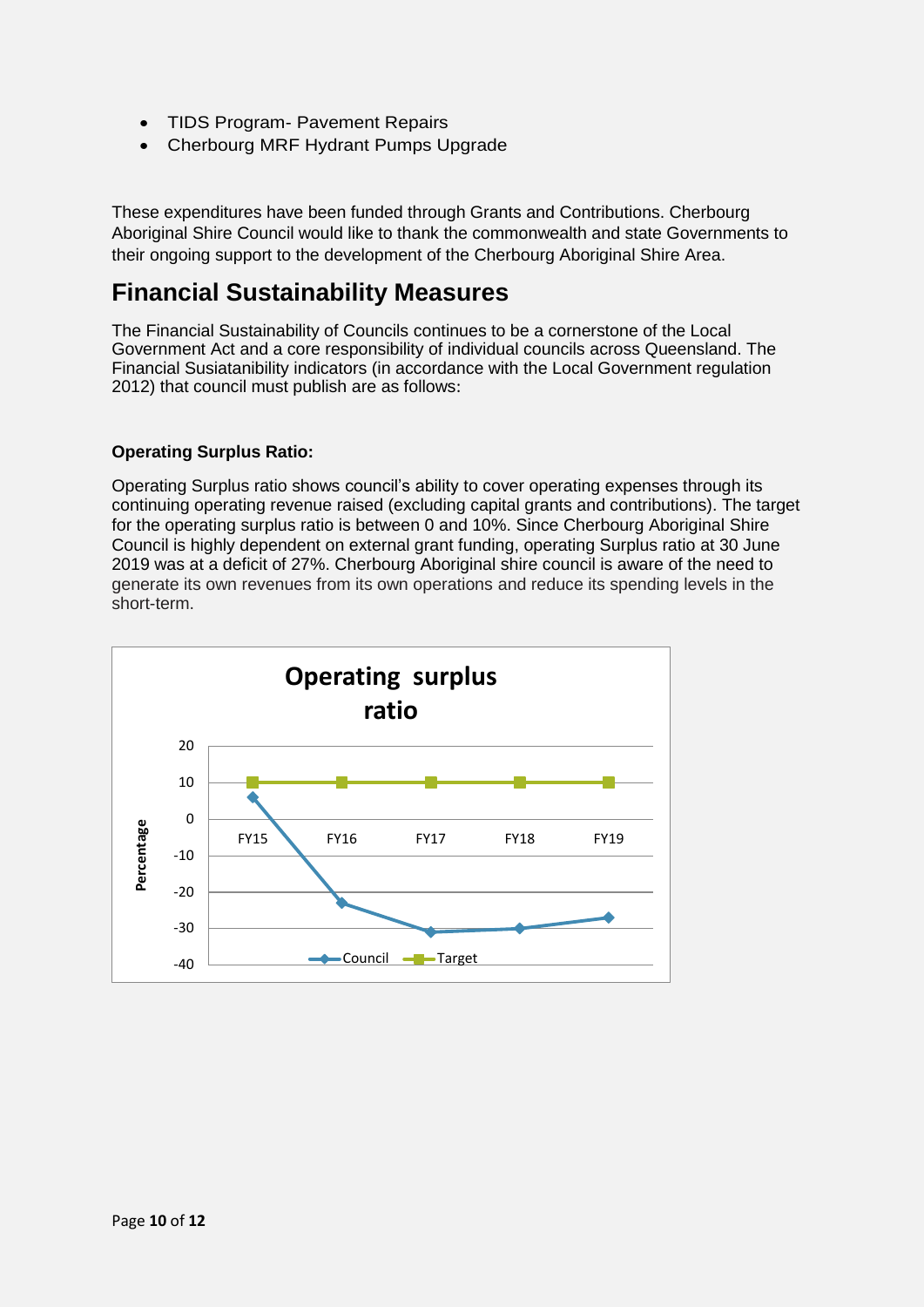#### **Asset Sustainability Ratio:**

This ratio measures the amount of capital expenditure on renewal of existing assets compared to the depreciation expense. The target for this ratio is greater than 90%. Cherbourg Council has met the benchmarks recommended in respect to Asset Sustainability Ratio. The average asset sustainability ratio indicates that Council may not be in a position to replace its assets as they near the end of their useful life. As such, Council may encounter a reduction in the asset's service levels and /or useful lives previously expected.